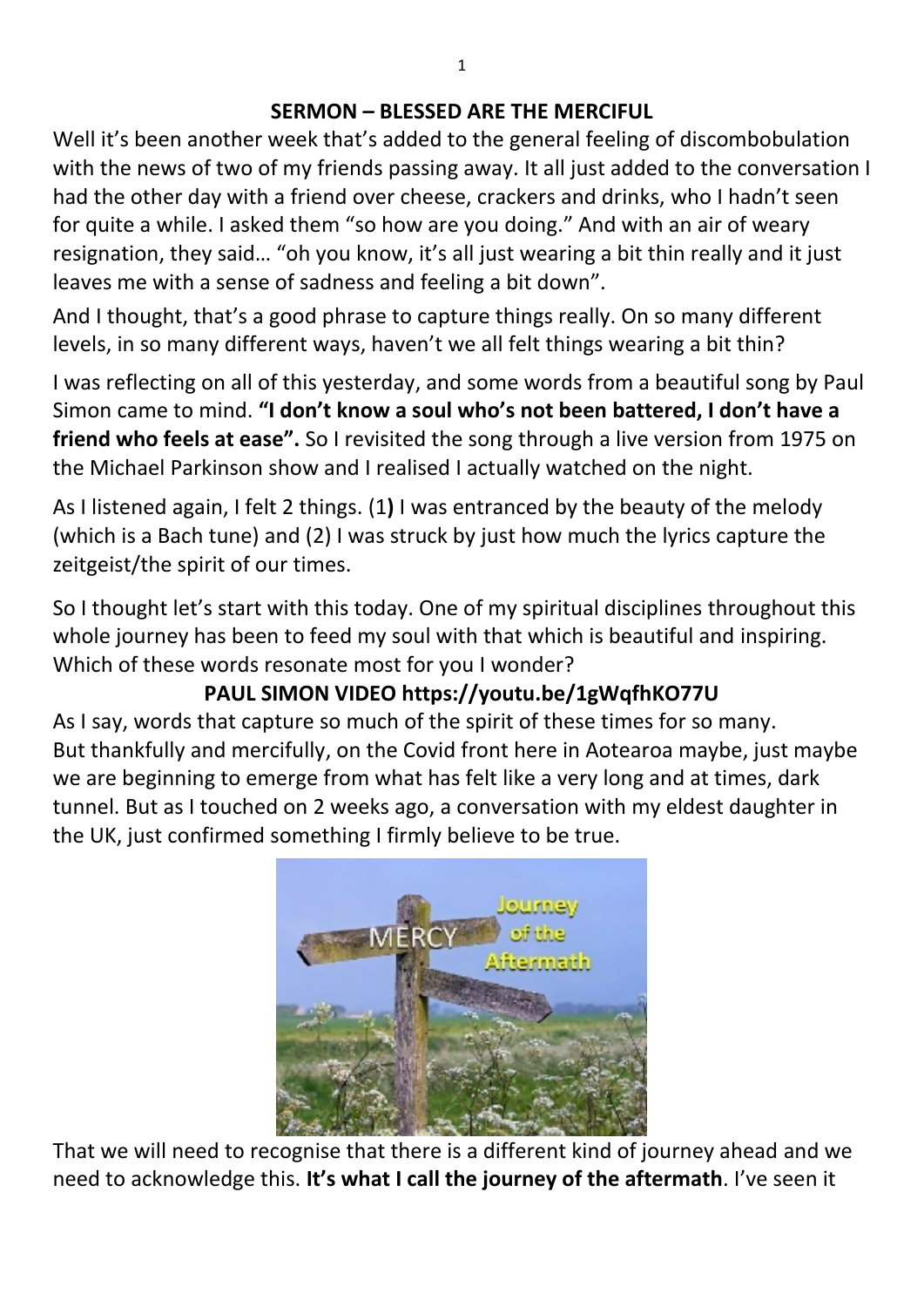and experienced it in many different forms throughout my life. As I'm sure you have too.

All of us have had enormous challenges, individually and collectively. All of us have felt our soul being battered. And all of us will have picked up a few psychological, spiritual, and relational bruises along the way.

- Some of us will recognise that the spirit of anxiety has a grip on us that we're finding hard to shake.
- Some of us will have recognised that our hearts and spirit have at times hardened towards someone whose opinions and perspectives around all the thorny issues involved in this journey, have differed from ours?
- Some of us will recognise that we carry feelings of hurt and even anger, that's eaten away at our spirit of mercy. Or even a mixture of all three.

So we should acknowledge the need to tend to our bruises. The need to 'let go' of some of these hurts. The need to reclaim our inner peace. The need for healing. Today is about encouragement for this journey.

Its why todays Beatitude from Jesus Christ on the call for the spirit of mercy, is so profoundly central and significant for this journey that lies ahead. For us as a St George's community our desire is to make mercy central to everything we say and do. To help and encourage each other through this journey ahead.

**So let's begin our deeper dive into today's Beatitude … "Blessed are those, who show mercy because they shall receive mercy. KNOW mercy."** And let's begin with the core fundamental context of why Jesus makes mercy a kingdom beatitude imperative.

## **THE CENTRALITY OF MERCY IN ALL OF HOLY SCRIPTURE.**

In the O/T the word for mercy is *chesedh* and its one of **the** great words of the Old Testament. It's used over 150 times and pretty much always it's about the great loving mercy of God. God's constant, faithful, all-encompassing loving mercy. One the most repeated phrases in scripture is that this steadfast love and mercy of God endures…. **Forever.** 

And the O/T prophet Micah reveals just how much God wants us to reciprocate the mercy that's so freely given to us. **"And what does the Lord require of you O human, that you act justly, love mercy and walk humbly before your God."**

**In the New Testament the Hebrew 'chesedh' become mostly the Greek 'eleos' …** and in two of His most well-known and well-loved parables Jesus give us the 2 essential characteristics, the flavours to this everlasting mercy.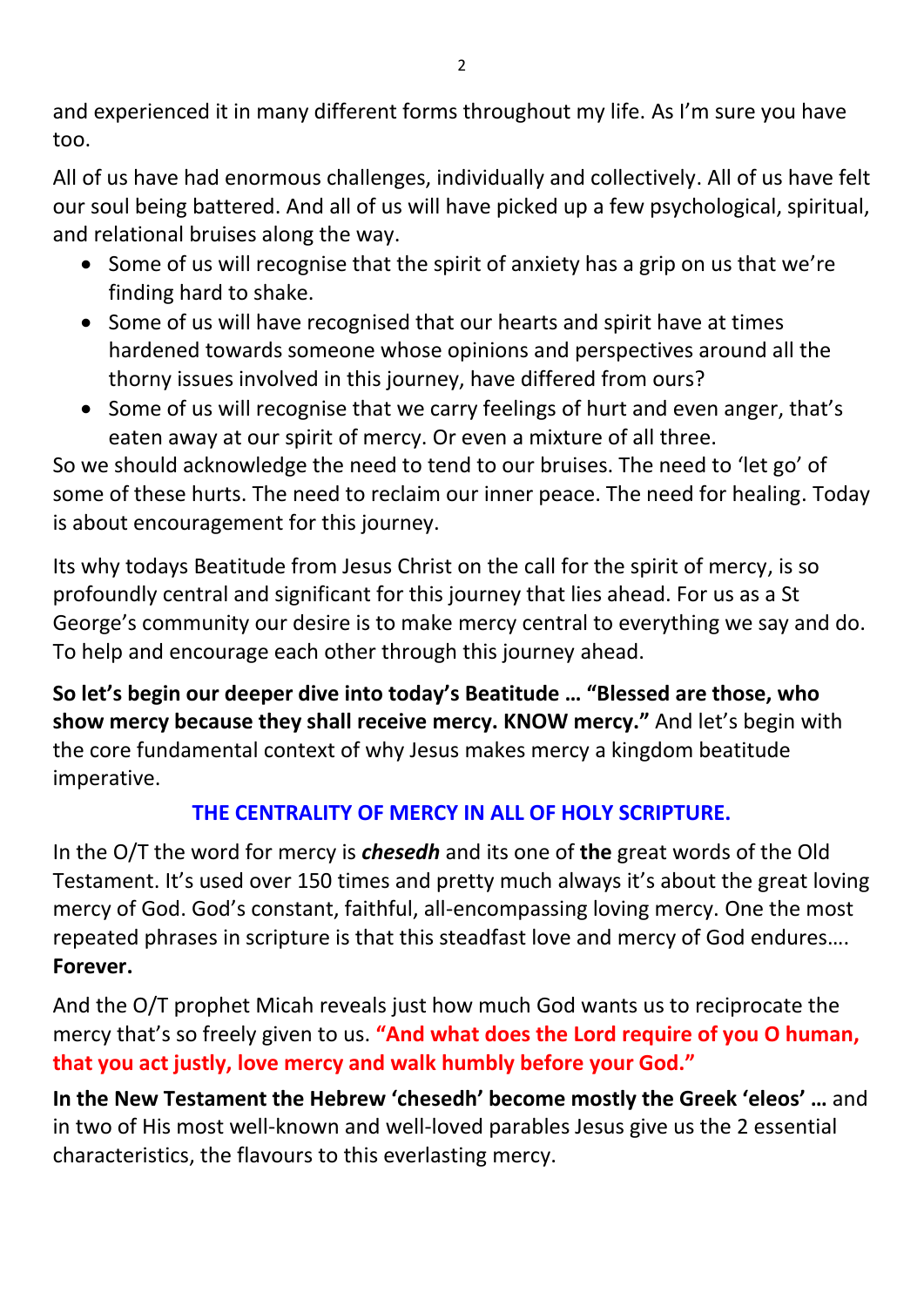

**Firstly, Mercy with the spirit of forgiveness at its heart.** 

Someone does something that calls for a consequence and punishment, but they are shown compassionate mercy. The parable of *The Prodigal Son* is all about this kind of radical mercy of God. What's often missed in the Prodigal son, is that when the shamed Son decides to return with his tail between his legs… he doesn't even have to approach His father and beg for mercy, or even reason for mercy. Because while still a long way off, the Father runs, to greet the Son and embraces him with the kiss of radical mercy.



**But mercy is also an expression of great kindness and empathy born from care and compassion.** 

Someone is in a desperate situation. And someone comes along and shows them extreme kindness with no expectation of reward. The parable of T**he Good Samaritan** is all about this characteristic of radical mercy.

- It's the beautiful healing spirit of mercy that erases all the usual human boundaries of race and religion.
- It's the beautiful healing spirit of mercy that dismantles all the usual dividing walls of hostility that we so love to build and defend with our hardened hearts.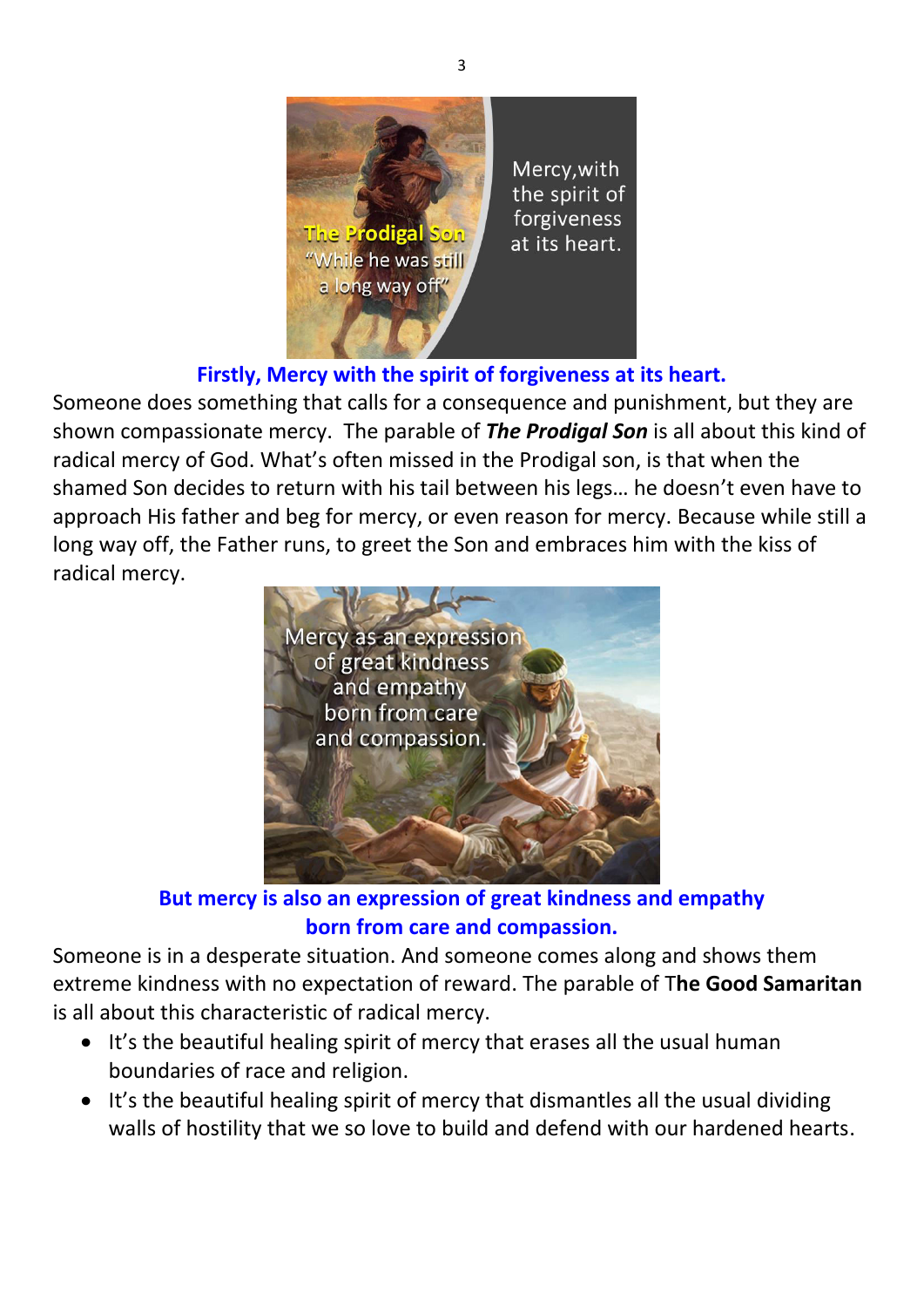• It's the beautiful healing spirit of mercy, that is never conditional, tribal or transactional.

Think about it. What's at the very heart of the greatest judgement parable in all Holy Scripture. The Sheep and the Goats? This is where Jesus spells out to all his followers for all time, **that wherever and whenever WE show mercy to the least of OUR brothers and sisters… WE are showing mercy to Christ.**

We should remember all these parables from Jesus are mostly about what the Beatitudes look like lived out in real life examples. And what they all reveal, is that Kingdom mercy is never conditional, it's never tribal, and it's never transactional.

### **So let's just take a moment to pause and reflect.**

**How does this radical mercy both challenge and encourage you and I in our own journey's? Is there any part of your heart or my heart where the spirit of mercy has become conditional, tribal or transactional?** 

**All of this brings me to a really important context of scripture that I've only recently become aware of. But I've found this incredibly helpful in getting a deeper grasp of ALL the Beatitudes. Because it's all about having a fuller context to meaning of the word blessed.** 

Blessed is most often translated in scripture and understood as "happy' or even blissful. **But here's another lens that scholars offer, w**hich is to look through the lens of Psalm 1.

1 Blessed is the one who **does not** walk in step with the wicked, but instead delights and meditates in the law of the Lord. One Hebrew translation for Blessing is **'a-shar'** meaning **"to find the right road"**. So Psalm 1 is saying, Blessed (finding the right road) are those who don't walk in the ways of the wicked but delights in God's law.

Now read all the Beatitudes seen through this lens and context of Psalm 1.

- You have found the right road when you recognise your poverty of need because with less room for you there's more room for God.
- You have found the right road when you mourn about the worlds suffering because now you care about what God cares about.
- You have found the right road when you approach life with a meek, gentle and humble spirit because now you know the servant heart of Christ.
- You have found the right road when you develop an appetite for all that is right and just – AND when you walk the way of the peacemaker.

WHY? Because this is what it looks like to live under the rule and reign of God's way. In the here and now and the promise of the age to come.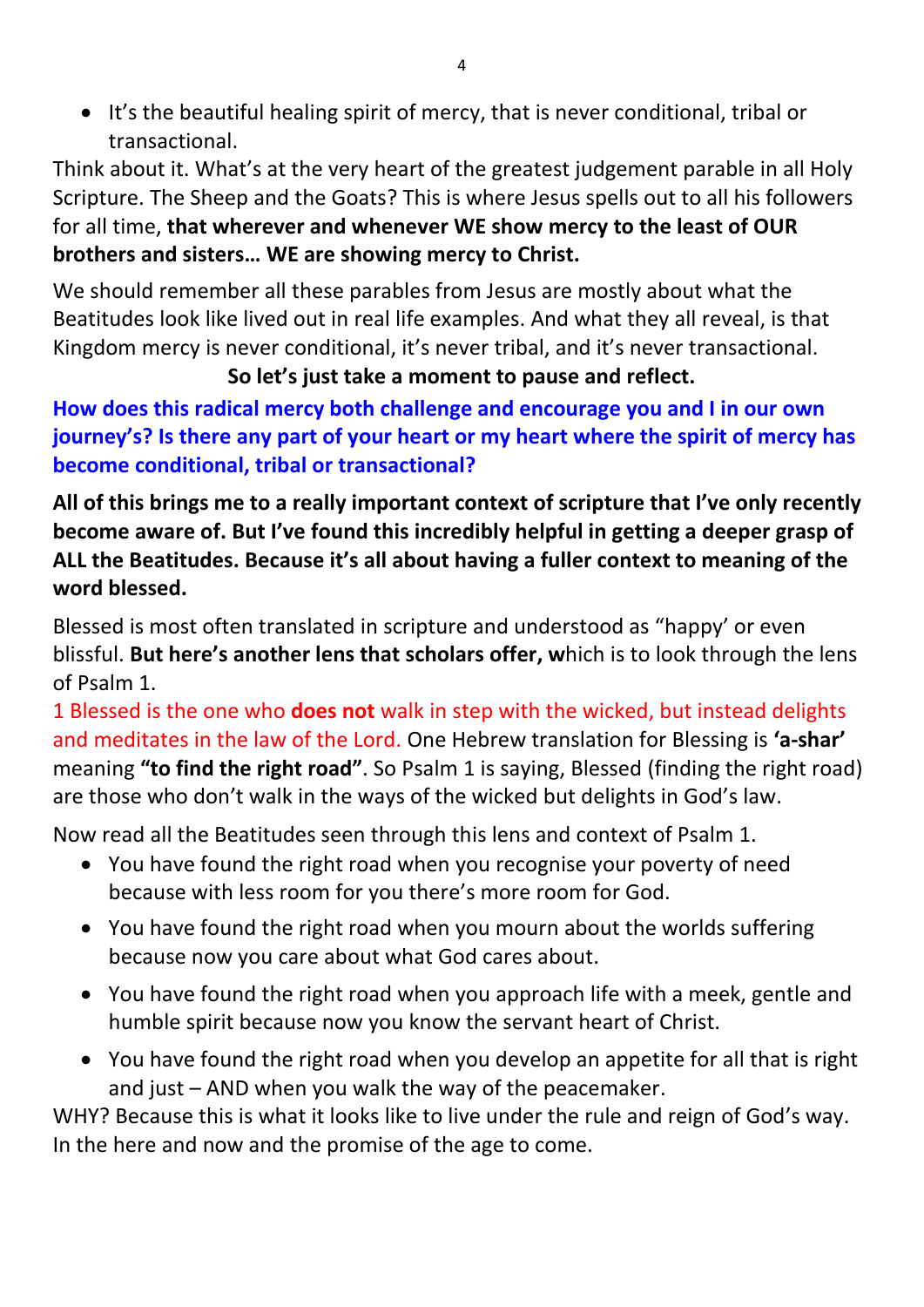### **SO you and I are finding the right road, when we show the gift of mercy to others that we have received ourselves.**

And we all know the truth of this in the reality of life. We all know that when the spirit of mercy has left the building, the essence of our humanity has left the building too. Show me a people, be it a family, a workspace, an institution, a church, a nation, a world… where the see spirit of mercy has been lost, and I'll show you a people who have lost their way.

This was the problem Jesus had with the Pharisees and religious people. **Mathew 23: 23 "Woe to you, teachers of the law and Pharisees, you hypocrites! You give a tenth of your spices—mint, dill and cumin. But you have neglected the more important matters of the law—justice, mercy and faithfulness. 24 You blind guides!** 

Their mercy had become so conditional, so tribal, so transactional, they'd lost sight of the divine fingerprint in all people. And in doing so lost sight of themselves and God.

### **I WANT TO BEGIN TO CONCLUDE WITH AN ENCOURGEMENT FOR THE JOURNEY AHEAD. The journey of the aftermath.**

I said at the beginning that we should acknowledge the need to tend to our psychological, spiritual and relational bruises**.** 

We should acknowledge the need to 'let go' of some of our hurts.

We should acknowledge the need to reclaim our inner peace and find healing. And the spirit of mercy will be key to this healing.

#### **So, I'll finish with a final encouragement for this journey.**

When we hear these words**… "Blessed are those who are merciful for they shall receive mercy",** again I'm guessing most of us read this as… **"blessed are those who are merciful to OTHERS.** And of course, this is our Christian calling.

But maybe every now and then we also need to remember to show a little mercy to ourselves? Receive God's tender mercy for our own tender bruises.

I know that I can be very hard on myself and I'm sure you do this to yourself too. We can all beat ourselves up with feelings of being not good enough, not worthy enough, not measuring up enough, and it's pretty diminishing. **But if we have no mercy for ourselves, we will find it very hard to feel mercy for anyone else**.

Christ on the Cross with arms outstretched, is Gods embrace of mercy to the world and all creation. **"Father, forgive them for they know not what they do"** is mercy personified. Which means that the Church was birthed from the womb of Gods mercy. We love because God first loves us.